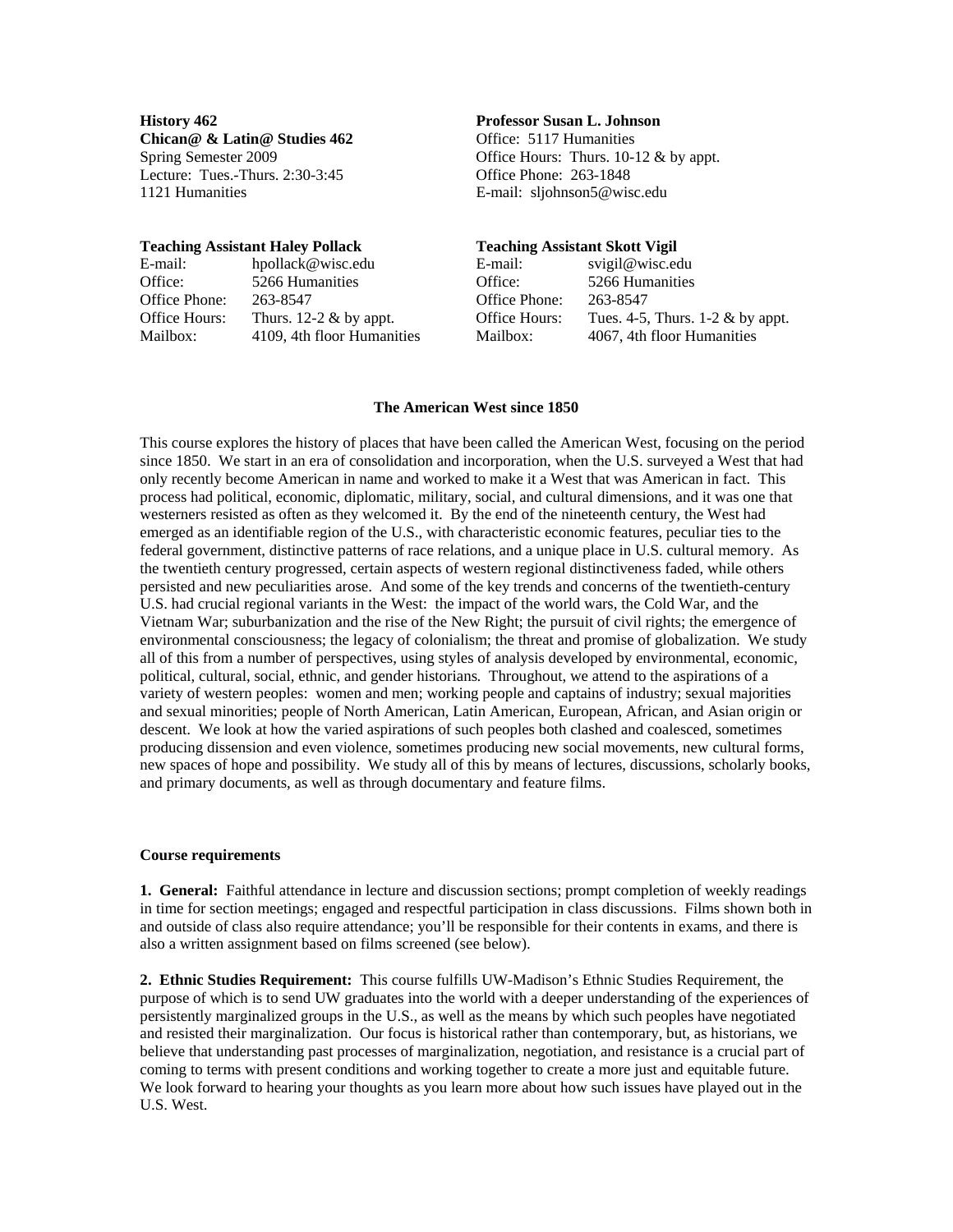**3. Laptops and notetaking:** The use of laptop computers or other screen-based devices is not permitted during lecture (including when films are screened) or in discussion sections, unless you have a medical need that has been authorized by the McBurney Disability Resource Center. If you do have authorization from the McBurney Center, please discuss this with us during the first week of class. Notetaking should be done by hand, and we encourage you to share your notes with one another. In addition, lecture outlines and key terms will be displayed throughout each lecture and are also available on the Learn@UW site for this class. New outlines and terms usually are posted on Learn@UW the night before each lecture; you may wish to print these materials out and bring them with you to class.

**4. Course materials on Learn@UW:** Virtually all course materials will be posted on the Learn@UW site for this class. The exceptions to this rule include maps and the midterm and final exams, which will be distributed in hard copy during regularly scheduled lecture periods.

**5. Readings and discussions:** This course has a heavy reading load. Readings complement lectures and films screened in class; they only occasionally cover the same material. Make sure you budget your time so that you can complete assigned readings each week before your discussion section meets. Some of the toughest reading in this course comes in the three single-author texts assigned in class (books by William Cronon, George Sánchez, and Robert Self), which is why we will be discussing these books both in section and in lecture (one lecture period for each of the three books). Still, most discussion of readings will occur in discussion section, and you won't be able to participate in section unless you have done the reading (note that course participation counts for 20% of your final grade). In section, you will relate readings to lectures and films, but the primary purpose of section is discussion of assigned readings, not review of lecture material. It is also in section that you'll learn how to read and analyze primary sources (reproduced in *The West in the History of the Nation*), which are the building blocks of historical research and writing.

**6. Film Journals:** Each of you should keep a journal about your intellectual reactions to the documentary and feature films that will be screened for this class. You'll have one opportunity to turn in a 1-2 page journal entry that discusses selected films and their *relationship to readings and lectures*. You may choose *either of the following two options* (note that an additional, extra credit opportunity follows):

*Option #1*: Write a 1-2 page journal entry in which you discuss the three episodes of the film *The West* screened in class and their relationship to other course materials (readings and lectures). If you choose this option, your film journal entry is due at the beginning of lecture on Thurs. Feb. 26.

*Option #2*: Write a 1-2 page journal entry in which you discuss the three documentary films *Forbidden City, U.S.A.; Goin' Back to T-Town;* and *The Times of Harvey Milk* and their relationship to other course materials (readings, lectures, and other films). If you choose this option, your film journal entry is due at the beginning of lecture on Thurs. April 30.

Remember, you need to *turn in only one of these two journal entries*. Your journal entry can be word-processed or handwritten. It won't be graded, but it will be marked using  $a +$ ,  $\checkmark$ , - system, and this mark will be used to help determine your course participation grade.

*Extra Credit Option*: You will earn extra credit toward your course participation grade if you write another1-2 page journal entry in which you discuss the two feature films, *High Noon* and *Smoke Signals*, and their relationship to other course materials (readings, lectures, and other films). If you write an extra credit journal entry, it is due at the beginning of lecture on the last day of class, Thurs. May 7.

**7. Papers:** You will write two papers for this class, a brief 2-page paper on assigned primary sources, and a longer 5-page paper on one of the three single-author books assigned to the class as a whole. Both papers are designed to give you hands-on experience with the building blocks of history, that is, original primary source materials.

*a. First paper*: Two pages, double-spaced. You'll receive guidelines for this paper early in the semester. The paper will give you a chance to consider in depth one week's primary source readings from The West in the History of the Nation. Please note that the chapters for this paper appear *not* in volume 2 of this book, which you have purchased, but in volume 1, which is not assigned in this class. Instead, you will be purchasing a photocopy of these chapters at Bob's Copy Shop at 1401 University Avenue, or else reading them on reserve at College Library or online on the Learn@UW site for this class. The assigned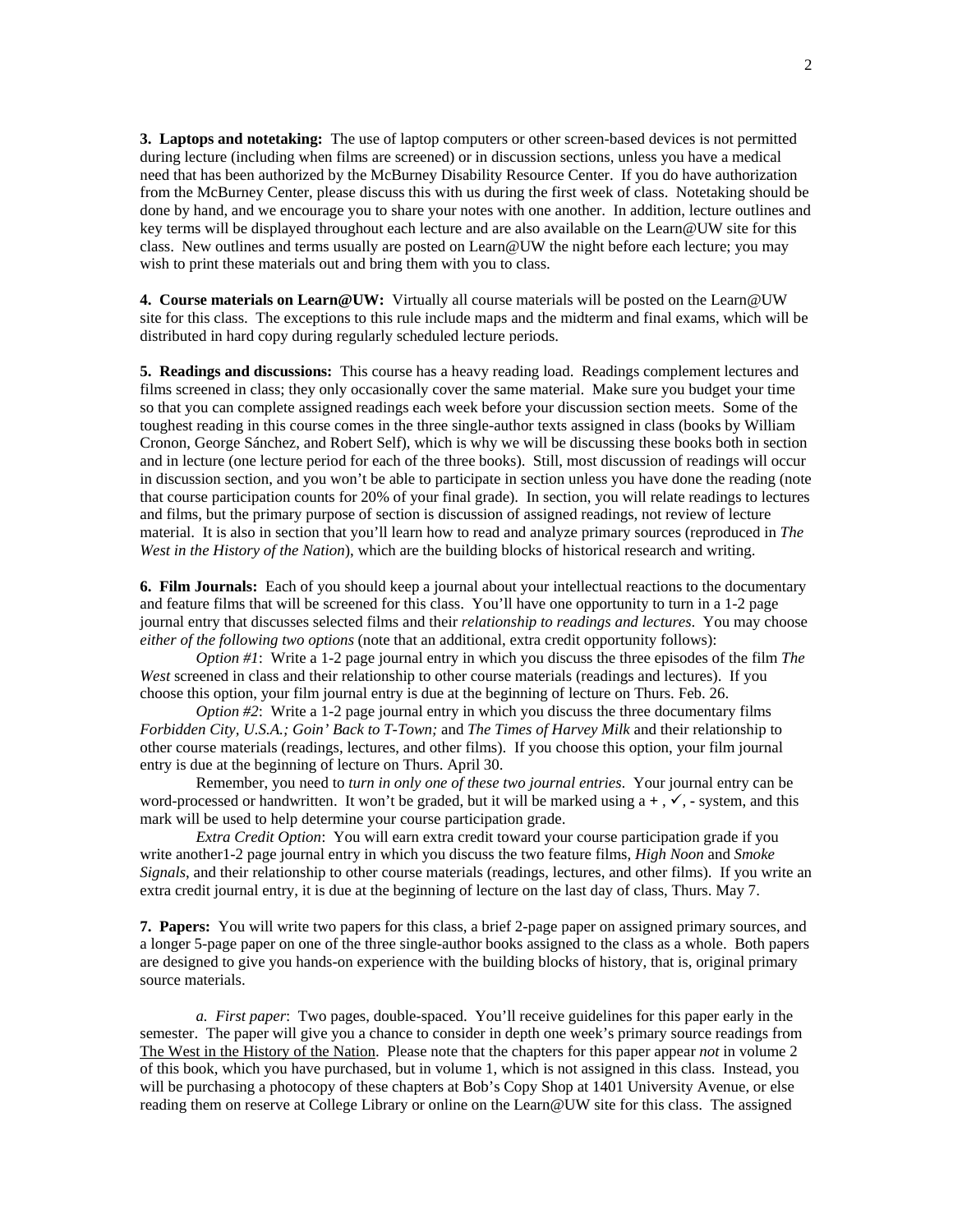chapters are: Chapter 13, "The Sectional Crisis: The West Divides the Nation," and Chapter 14, "The Civil War: Bringing the Battlefront to the West." You'll choose at least two of the primary sources in these chapters and analyze the different points of view of the sectional conflict in the West represented by each. Your paper will be due at the beginning of lecture Thurs. Feb. 5.Papers must be word-processed, doublespaced, with standard one-inch margins. Late papers will be accepted without penalty only if you negotiate an alternative due date with your teaching assistant at least *48 hours prior to the due date* specified here. Otherwise, late papers will drop by one-half of a grade for each day that they are late.

*b. Second paper*: Five pages, double-spaced. You'll receive detailed guidelines for this paper early in the semester. This paper will be written individually, but there will be teamwork involved in your initial research. For this paper, you'll use as your starting point one of the three single-author books assigned to the class as a whole: Cronon, Nature's Metropolis; Sánchez, Becoming Mexican American; or Self, American Babylon. We'd like to have roughly equal numbers of students writing on each of these books. So during the first week or so of class, we'll ask you to designate your top two book choices, and then we'll divide the class into three similarly sized groups, each one assigned to a different book. We'll make every effort to assign you one of the two books you've chosen. The three mega-groups (each assigned one of the three books) will have time in class to organize themselves into smaller research teams (we suggest 2-4 students on each team). Each research team will then plan a research strategy for identifying primary source materials relevant to the book assigned. These primary sources should be found in libraries on campus (or in electronic databases accessible through UW libraries). The research teams from each mega-group will report on the primary sources they've found during the class period in which we'll be discussing the book assigned to that mega-group (Nature's Metropolis, Tues. Feb. 24; Becoming Mexican American, Thurs. April 9; American Babylon, Thurs. April 30). Meanwhile, each individual should be deciding on one or two of the primary sources identified to use in the preparation of his or her individual paper. The actual paper, then, will be both a review of the book and an exploration of how the author uses primary sources to make a historical argument. You'll use the source(s) you've chosen to demonstrate in detail how the author uses primary materials. Your paper will be due at the beginning of lecture a week after the book you've read is discussed in class (Nature's Metropolis, Tues. March 3; Becoming Mexican American, Thurs. April 16; American Babylon, Thurs. May 7). Papers must be wordprocessed, double-spaced, with standard one-inch margins. Late papers will be accepted without penalty only if you negotiate an alternative due date with your teaching assistant at least *48 hours prior to the due date* specified here. Otherwise, late papers will drop by one-half of a grade for each day that they are late.

**8. Exams:** There will be two take-home essay exams, a Midterm and a Final. We will not give out exam questions prior to the dates specified here under any circumstances. The Midterm questions will be handed out at the end of lecture on Thurs. March 5, and your answers must be handed in at the beginning of lecture on Thurs. March 12. There will be no formal lecture on Tues. March 10, but the professor and teaching assistants will be available in the classroom to answer questions you have about the midterm. The Final questions will be handed out at the end of lecture on Tues. May 5, and your answers must be handed in between 10:05 a.m. and 12:05 p.m. on Thurs. May 14—that is, during the regularly scheduled final exam period for this course. There will be no formal lecture on Thurs. May 7, but the professor and teaching assistants will be available in the classroom to answer questions you have about the midterm. Midterm and Final exams must be word-processed, double-spaced, with standard one-inch margins, and they may not exceed the page limits established. You are to work individually and independently on these exams; evidence of collaboration will result in automatic failure. Late exams will not be accepted (no exceptions made for computer difficulties or transportation problems).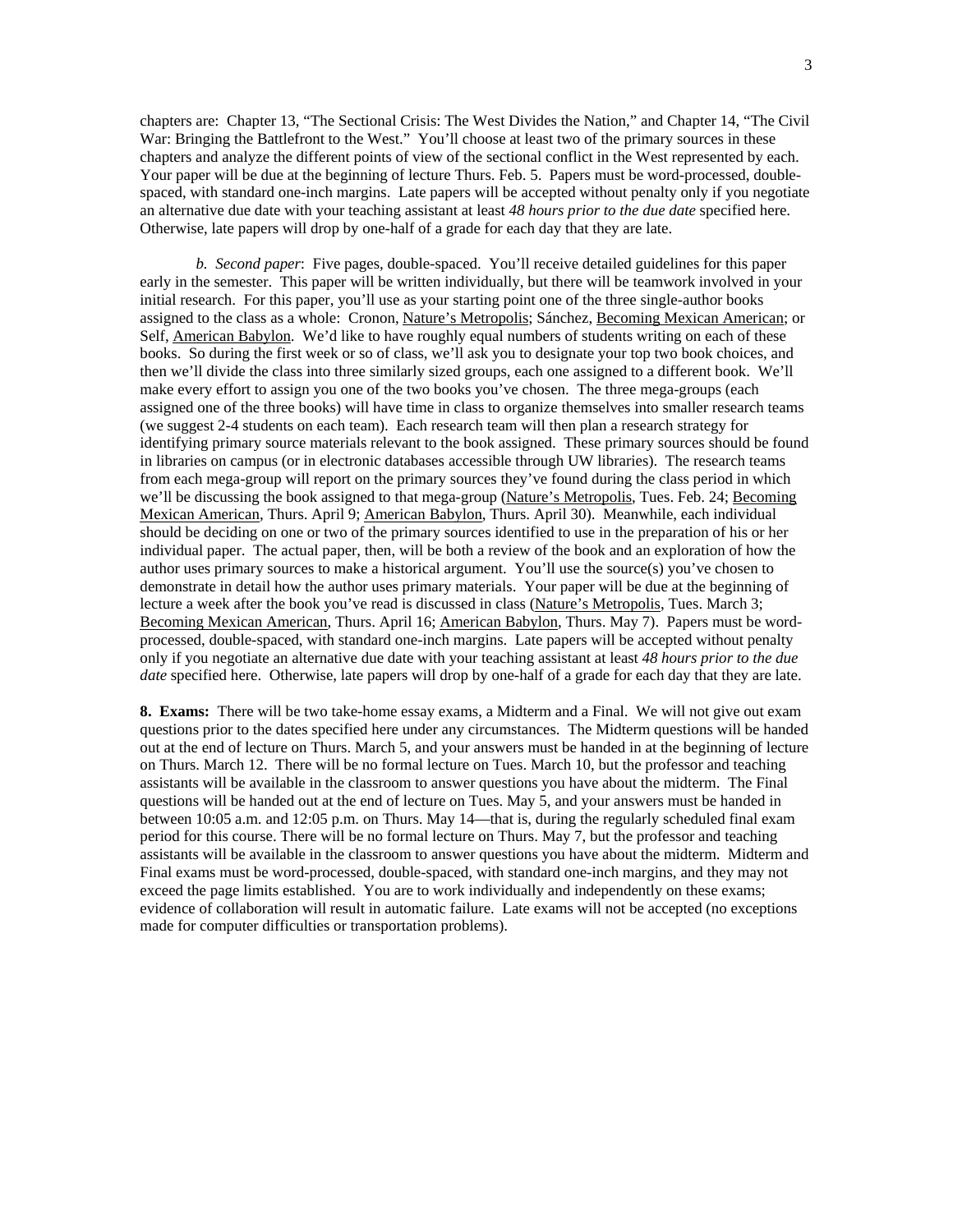## **Grades**

Your final grade will be determined using the following formula:

| Course participation | 20% |
|----------------------|-----|
| First paper          | 10% |
| Second paper         | 25% |
| Midterm exam         | 20% |
| Final exam           | 25% |

From time to time, you may be given the chance to enhance your course participation grade by attending a campus event relevant to the history of the American West and writing up a one-page response paper that relates that event to course content. Please check with your instructor to make sure an event that interests you is sufficiently relevant to course content before writing such a paper and turning it in.

#### **Readings**

The following books are required for all students. They are available for purchase at the University Book Store, and are on reserve at College Library in Helen C. White Hall:

- William Deverell and Anne Hyde, eds., *The West in the History of the Nation: A Reader*, Vol. 2, *Since 1865* (Boston: Bedford/St. Martin's, 2000).
- William Cronon, *Nature's Metropolis: Chicago and the Great West* (New York: W.W. Norton, 1992).
- George Sánchez, *Becoming Mexican American: Ethnicity, Culture, and Identity in Chicano Los Angeles, 1900-1945* (New York: Oxford University Press, 1993).
- [Robert Self,](http://www.amazon.com/exec/obidos/search-handle-url/105-9484756-6162860?%5Fencoding=UTF8&search-type=ss&index=books&field-author=Robert%20O.%20Self) *American Babylon: Race and the Struggle for Postwar Oakland* (Princeton, N.J.: Princeton University Press, 2003).
- There is also a small required course pack available for purchase at Bob's Copy Shop, 1401 University Avenue. This course pack consists of two chapters from Vol. 1 of *The West in the History of the Nation*. If you took History 461 last semester and still have this book, you do not need to purchase the course pack. Copies of Vol. 1 are also on reserve at College Library. The assigned chapters are also available in electronic form on the Learn@UW site for this course.
- The following book *isn't required*, but it's *ever-so-highly recommended*. It's a more reliable source of information about western history than, say, *Wikipedia*, because the entries are written by leading practitioners in the field. Those of you who purchase it may well find it to be a book you'll be happy to have on your bookshelf for years to come. Still, it's expensive, so you might want to use one of the copies on reserve at College Library. None of the assignments in the book are required, but once you start reading them, you might get hooked. This is no boring compendium of useless facts, but rather a curious collection of brief, readable essays on an extraordinary range of topics. Why did the Pony Express last only a year? Why did Kansas bleed? What do colleges and universities have to do with nineteenth-century land policy? Why do blue jeans have copper rivets? Why did women gain voting rights first in the West? What is a Wobbly? Who said, "raise less corn and more hell"? Who performed in the Wild West show? Why is Wounded Knee twice famous in western history? When *Dances With Wolves* won an Oscar in 1990, how long had it been since a western won the award? How did Las Vegas morph from a Mormon mission site to Sin City, U.S.A.? What is the "new western history"? You'll find the answers here:

Howard Lamar, ed., *The New Encyclopedia of the American West* (New Haven, Conn.: Yale University Press, 1998). [Abbreviated as NEAW in syllabus.]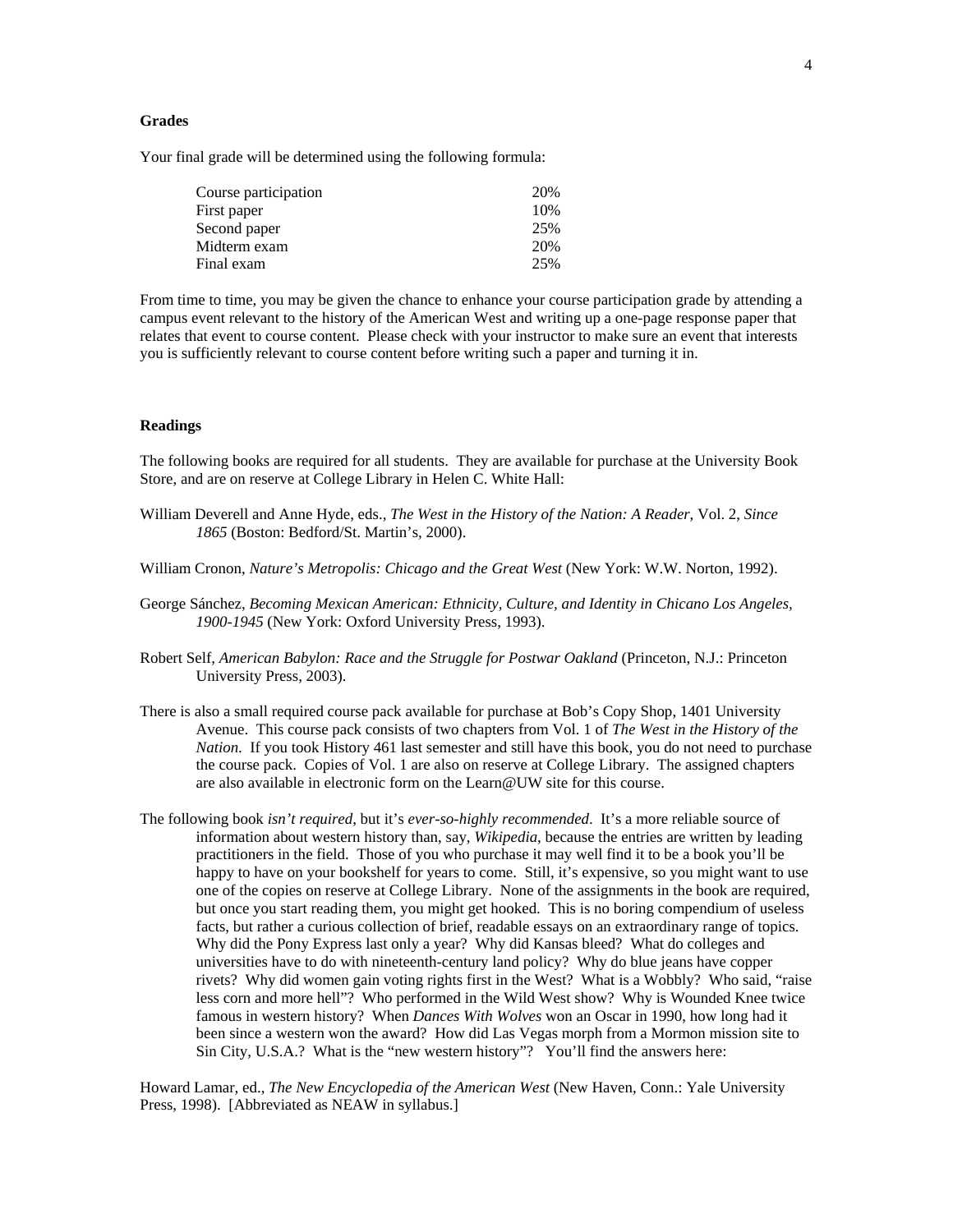#### **Calendar and Assignments**

*Week 1*

| Tues. Jan. 20:     | Course Introduction                                                                                 |
|--------------------|-----------------------------------------------------------------------------------------------------|
| Thurs. Jan. $22$ : | Making the West American                                                                            |
| Reading:           | The West, Introduction, pp. xv-xvii<br>Nature's Metropolis, Preface & Prologue, pp. xiii-xvii, 5-19 |

NEAW: physiography of the U.S.; Indians of California, of Texas, of the Great Basin, of the Great Plains, of the Northwest, of the Southwest; see also entries for various Native nations, tribes, & confederacies, such as Sioux (Dakota, Lakota), Ute, "Five Civilized Tribes," Pueblo, Cheyenne & Arapaho, Apache, Navajo, Modoc & Klamath; Indian languages; Texas, annexation of; Oregon controversy; Mexican War; Treaty of Guadalupe Hidalgo; Gadsden Purchase; frontier theory; Turner, Frederick Jackson; western history, 1970s-90s; Chicago; Wisconsin

*NOTE: no discussion section meetings this week*

#### *Week 2*

| Tues. Jan. 27:     | Incorporating the West                                                                                                                                                       |
|--------------------|------------------------------------------------------------------------------------------------------------------------------------------------------------------------------|
| Thurs. Jan. $29$ : | <i>The West, part 4, Death Runs Riot</i>                                                                                                                                     |
| Reading:           | Course pack (from The West, vol. 1, Chaps. 13 & 14, pp. 266-311)<br>Nature's Metropolis, Chaps. 1-2, pp. 23-93                                                               |
|                    | NEAW: railroads; Compromise of 1850; California (up through American conquest $\&$<br>the Calif cold rush); telegraph: transportation overland; stagecoach: Russell Majors & |

the Calif. gold rush); telegraph; transportation, overland; stagecoach; Russell, Majors & Waddell; Overland Mail Co.; Holladay, Ben; Holladay's stagecoach lines; Pony Express; Wells, Fargo & Co.; Kansas-Nebraska issue; popular sovereignty; Utah expedition of 1857-58; Latter Day Saints; polygamy; Civil War in the West; Cortina, Juan; Chivington, John; Fetterman massacre; Sand Creek massacre; Washita, battle of; Cheyenne & Arapaho Indians; Cheyenne & Arapaho war; Bent brothers; Sioux (Dakota, Lakota) Indians; vigilantism; law & order

## *Week 3*

| Tues. Feb. 3:    | Special presentation on finding primary sources<br>David Null, University Archivist |  |
|------------------|-------------------------------------------------------------------------------------|--|
| Thurs. Feb. $5:$ | Mining the West<br>First paper due at beginning of lecture                          |  |
| Reading:         | Nature's Metropolis, Chaps. 3-5, pp. 97-259                                         |  |

NEAW: gold and silver rushes; Daly, Marcus; boomtowns; mining towns; Denver; mining, metal; mining law; mining engineer; prostitution; buffalo; cattle industry; cattle towns; lumber industry; agricultural expansion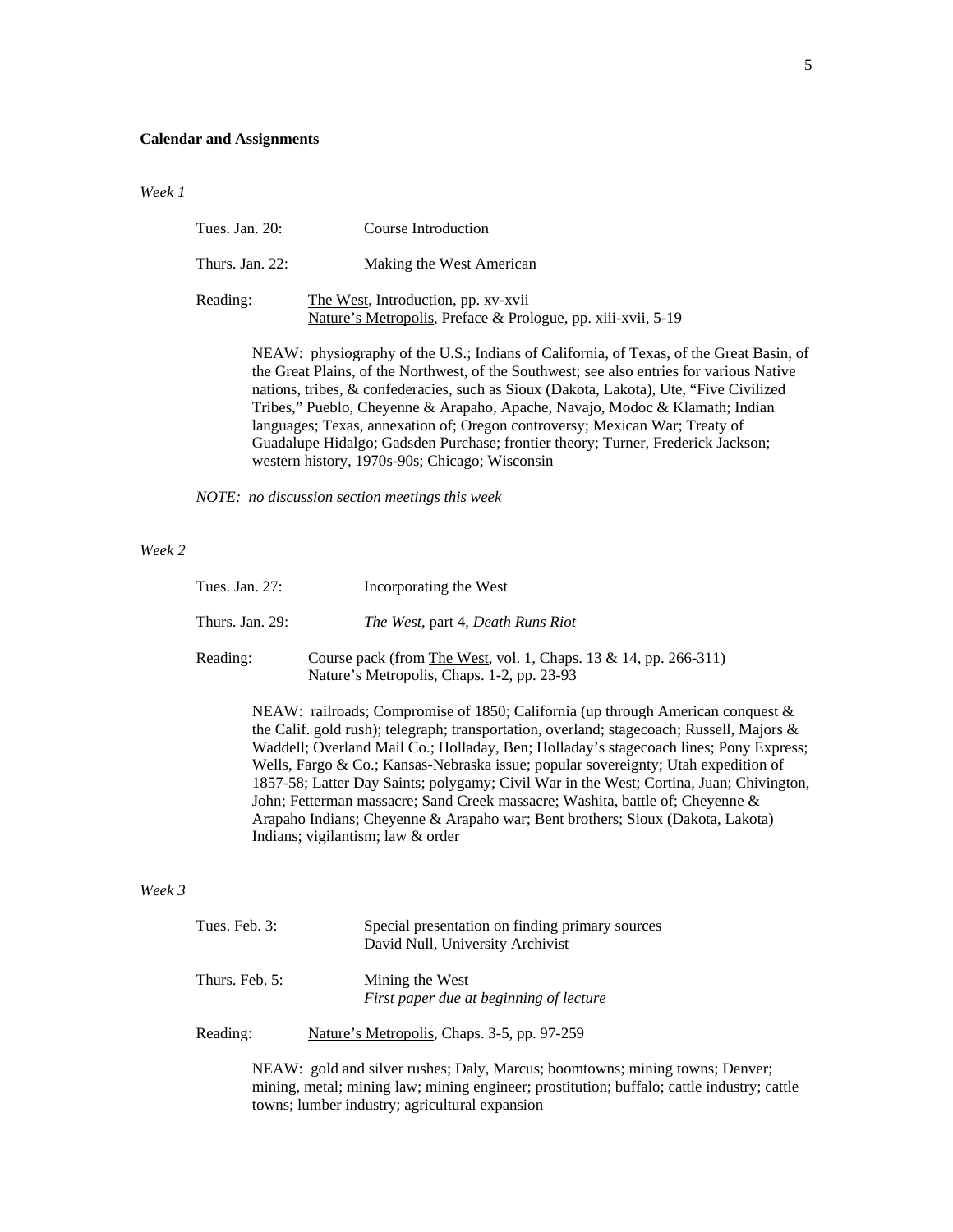| Tues. Feb. $10$ : | Creating the Range                                                                                                                                                                                                                                                       |
|-------------------|--------------------------------------------------------------------------------------------------------------------------------------------------------------------------------------------------------------------------------------------------------------------------|
| Thurs. Feb. 12:   | The West, part 6, Fight No More Forever                                                                                                                                                                                                                                  |
| Reading:          | The West, Chap. 2, pp. 22-45<br>Nature's Metropolis, Chaps. 6-7, pp. 263-340                                                                                                                                                                                             |
|                   | NEAW: Black Hills; Indian wars, 1865-91; Little Big Horn, battle of; Nez Perce War;<br>Red River War; Sitting Bull; Chief Joseph; Custer, George Armstrong; land policy, 1780-<br>$1000.$ Henceford, Ant. Timber Culture, Ant. millie demoins and leasers and reasonable |

1896; Homestead Act; Timber Culture Act; public domain; sod house; colleges & universities; Powell, John Wesley; sheep ranching; Basques; Navajo Indians; Navajo weaving; bonanza farming; wheat production; Red River of the North

#### *Week 5*

| Tues. Feb. 17:  | <b>Railroad Blues</b>                                                                                     |
|-----------------|-----------------------------------------------------------------------------------------------------------|
| Thurs. Feb. 19: | <i>The West, part 7, Geography of Hope</i>                                                                |
| Reading:        | The West, Chap. 3, documents 9-12, pp. 46-59 only<br>Nature's Metropolis, Chap. 8 & Epilogue, pp. 341-385 |

NEAW: Central Pacific Railroad; Union Pacific Railroad; Denver and Rio Grande Western Railroad; Atchison, Topeka and Santa Fe Railroad; Southern Pacific Railroad; Burlington Northern Railroad; railroad land grants; transcontinental railroad surveys; Crocker, Charles; Hopkins, Mark; Huntington, Collis P.; Stanford, Leland; Durant, Thomas C.; Villard, Henry; Zion Co-operative Mercantile Institution; Apache Indians; Geronimo; immigration; Chinese Americans; Chinese immigration; Chinese, riots against; Irish immigration; cities, growth of; Edmunds Acts

#### *Week 6*

| Tues. Feb. 24:  | discussion of <u>Nature's Metropolis</u>                                                     |
|-----------------|----------------------------------------------------------------------------------------------|
| Thurs. Feb. 26: | <b>Reservations About Empire</b><br>option #1 film journal entry due at beginning of lecture |
| Reading:        | The West, Chap. 1, pp. 2-21, <i>plus</i> Chap. 3, document 13, pp. 59-63 only                |
|                 |                                                                                              |

NEAW: African Americans on the frontier; U.S. Indian Policy, 1860-present (read to 1900); Carlisle Indian School; Sun Dance; Dawes Severalty Act; Oklahoma; Ghost Dance; Wounded Knee massacre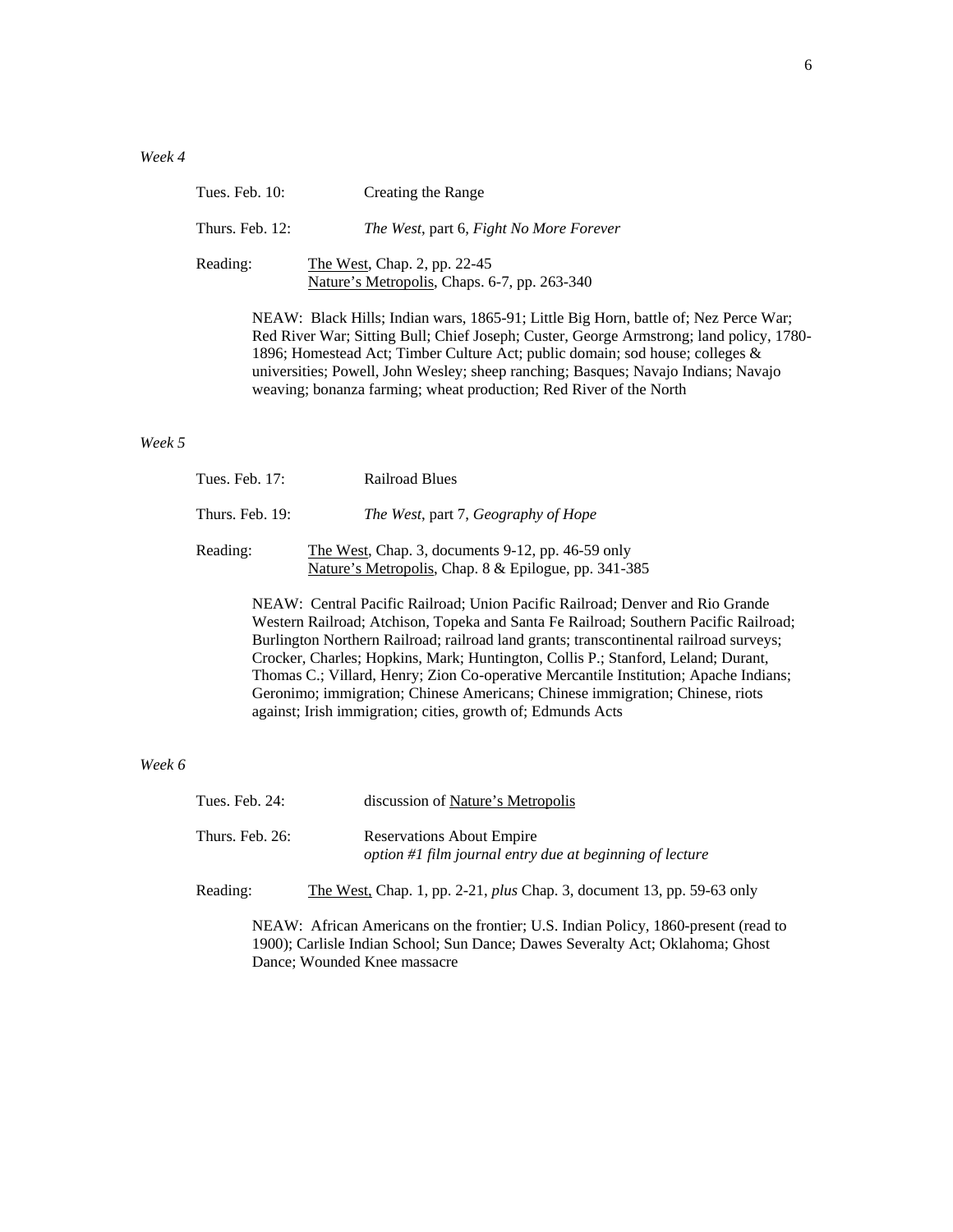| Tues. March 3:  | All-American Men?                                                                                                                                                                             |
|-----------------|-----------------------------------------------------------------------------------------------------------------------------------------------------------------------------------------------|
|                 | <u>Nature's Metropolis</u> papers due at beginning of lecture                                                                                                                                 |
| Thurs. March 5: | An Army of Women<br>MIDTERM EXAM QUESTIONS HANDED OUT<br>AT END OF LECTURE                                                                                                                    |
| Reading:        | The West, Chap. 3, document 14, pp. $63-67$ only                                                                                                                                              |
|                 | NEAW: men & manhood in western history; Bunyan, Paul; lumberjack; cowboy;<br>cowboy clothing; barbed wire; women in western history; woman suffrage; Calamity<br>Jane; Duniway, Abigail Scott |
|                 |                                                                                                                                                                                               |

## *Week 8*

| Tues. March 10:  | work on exams; professor and TAs available for consultation                   |
|------------------|-------------------------------------------------------------------------------|
| Thurs. March 12: | Protesting the West Agrarian<br>MIDTERM EXAMS DUE AT THE BEGINNING OF LECTURE |

*NOTE: no discussion section meetings this week* 

*Week 9 SPRING BREAK!!!* 

#### *Week 10*

| Tues. March 24:  | Protesting the West Industrial |
|------------------|--------------------------------|
| Thurs. March 26: | Water, Woods, and Wilderness   |

Reading: The West, Chap. 4-5, pp. 68-111 Becoming Mexican American, Introduction & Chaps. 1-5, pp. 1-125

> NEAW: agrarian movements; Greenback Party; Populism; Populism in the Mountain West; Lease, Mary Elizabeth; Bryan, William Jennings; election of 1892; election of 1896; silver issue; coal mining; copper mining; Cripple Creek strikes; Waite, Davis; Western Federation of Miners; Industrial Workers of the World; labor movement; conservation movement; Muir, John; Carey Act; Newlands Reclamation Act; Taylor Grazing Act; cattle industry in the  $20<sup>th</sup>$  century; reclamation & irrigation; water in the trans-Mississippi West; California, water & the environment; Pinchot, Gifford; Roosevelt, Theodore; Boone & Crockett Club; wilderness; national parks and monuments; National Park Service; Yellowstone National Park; Yosemite National Park; tourist travel; Los Angeles, California; Mexican Americans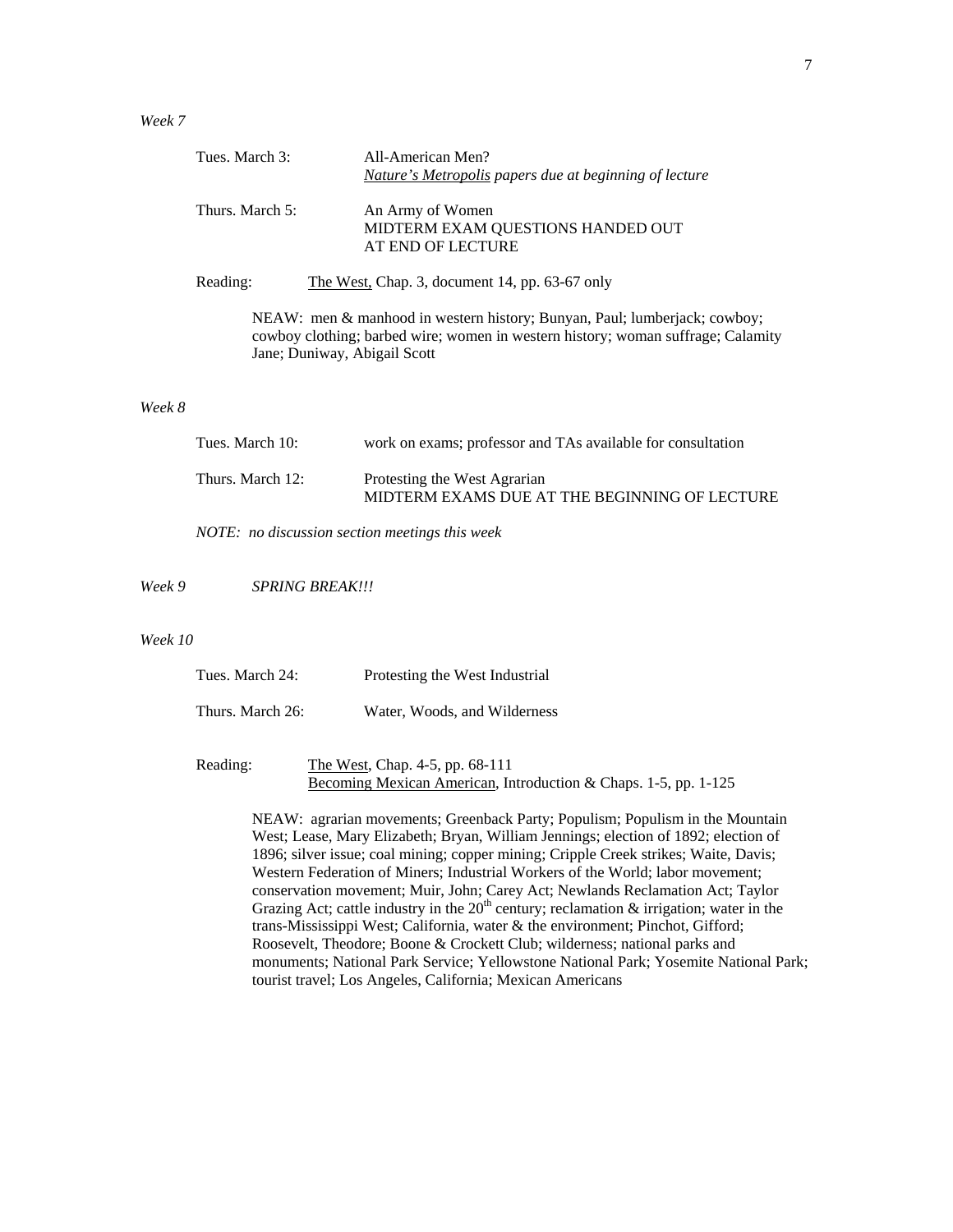## *Week 11*

| Tues. March 31: | Goin' Back to T-Town                                                                    |
|-----------------|-----------------------------------------------------------------------------------------|
| Thurs. April 2: | Oil, Soil, and Dust                                                                     |
| Reading:        | The West, Chaps. 6-7, pp. 112-147<br>Becoming Mexican American, Chaps. 6-9, pp. 129-206 |

NEAW: petroleum industry; dust bowl; California, the Great Depression; Okies; Steinbeck, John; Tulsa, Oklahoma

## *Week 12*

| Tues. April 7:                                                  | Constructing the Wild West                                                                             |
|-----------------------------------------------------------------|--------------------------------------------------------------------------------------------------------|
| Thurs. April 9:                                                 | discussion of Becoming Mexican American                                                                |
| NOTE: Tues. evening, special screening of film "High Noon," TBA |                                                                                                        |
| Reading:                                                        | The West, Chaps. 8-9, pp. 148-187<br>Becoming Mexican American, Chaps. 10-12 & Conclusion, pp. 209-274 |

NEAW: Wild West Show; rodeo; Cody, Buffalo Bill; dime novels; novel, western; Grey, Zane; L'Amour, Louis; Wister, Owen; Remington, Frederic; Russell, Charles; artists of Taos and Santa Fe; Luhan, Mabel Dodge; O'Keefe, Georgia; Benton, Thomas Hart (1889-1975); Cather, Willa; Austin, Mary; Wilder, Laura Ingalls; films, western; motion picture industry; Wayne, John; radio & television, westerns on; music, western; music about the West; Civilian Conservation Corps

#### *Week 13*

| Tues. April 14:  | Internments, Terminations, and the Roots of Resistance                                                |
|------------------|-------------------------------------------------------------------------------------------------------|
| Thurs. April 16: | Forbidden City, U.S.A.<br><b>Becoming Mexican American papers due at beginning of lecture</b>         |
| Reading:         | The West, Chaps. 10-11, 188-223<br>American Babylon, Introduction & Chaps. 1-3, pp. 1-131             |
|                  | $\overline{\text{MEAM}}$ . II.S. Indian policy 1860 prosent (road 1000 prosent). Indian Affairs, Burg |

NEAW: U.S. Indian policy, 1860-present (read 1900-present); Indian Affairs, Bureau of; Collier, John; Wheeler-Howard Act; Navajo Indians; Deer, Ada; Kaiser, Henry; aerospace industry; uranium mining; Los Alamos, N.M.; Nevada Proving Ground; California, World War II & Japanese American internment, and politics and racial tensions; Japanese immigration; Japanese Americans